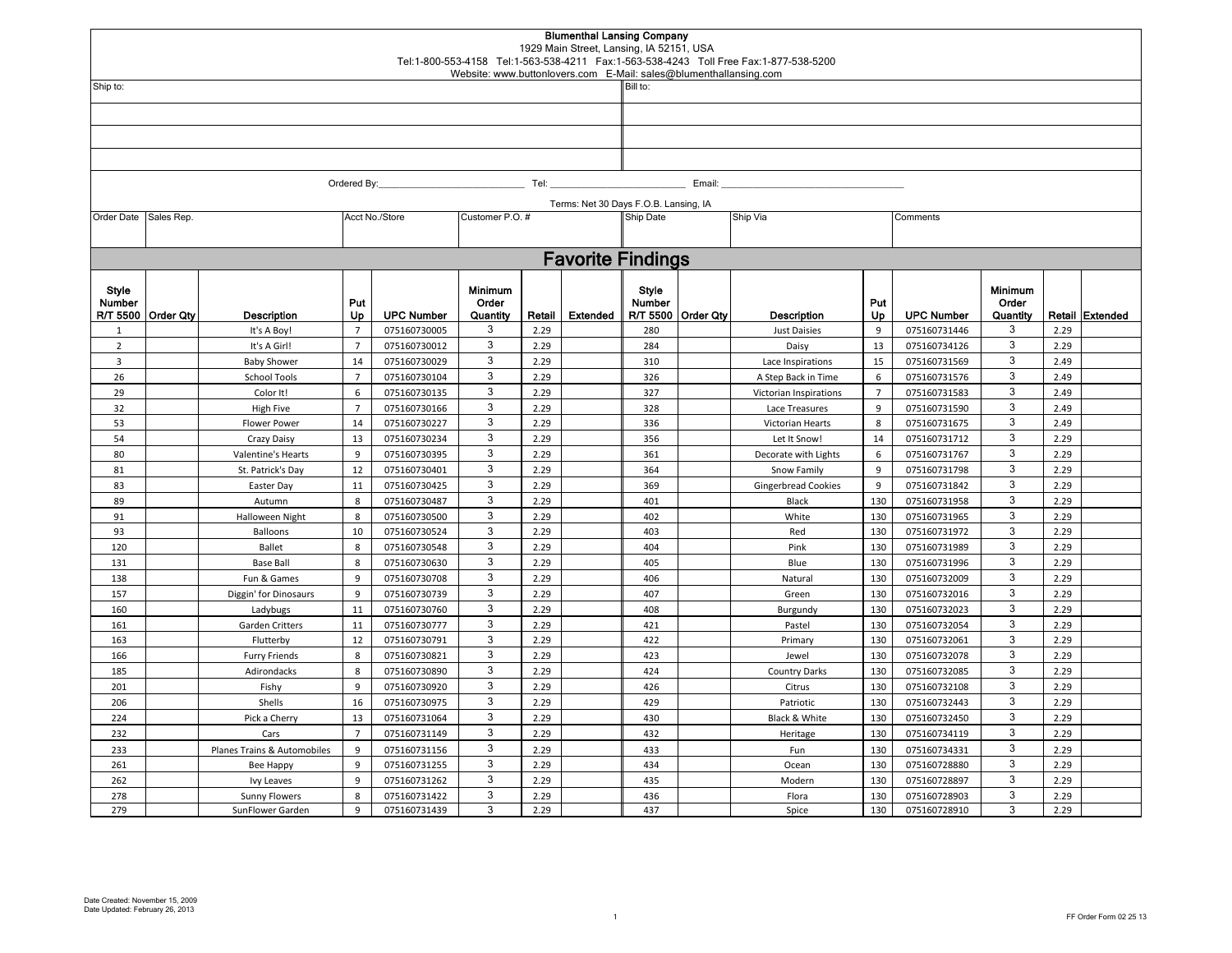|                             |                  |                                |                 |                              |                                     |              | <b>Blumenthal Lansing Company</b><br>1929 Main Street, Lansing, IA 52151, USA |                                                                               |                    | Tel:1-800-553-4158 Tel:1-563-538-4211 Fax:1-563-538-4243 Toll Free Fax:1-877-538-5200 |                      |                              |                                     |              |                 |  |  |  |
|-----------------------------|------------------|--------------------------------|-----------------|------------------------------|-------------------------------------|--------------|-------------------------------------------------------------------------------|-------------------------------------------------------------------------------|--------------------|---------------------------------------------------------------------------------------|----------------------|------------------------------|-------------------------------------|--------------|-----------------|--|--|--|
| Ship to:                    |                  |                                |                 |                              |                                     |              |                                                                               | Website: www.buttonlovers.com E-Mail: sales@blumenthallansing.com<br>Bill to: |                    |                                                                                       |                      |                              |                                     |              |                 |  |  |  |
|                             |                  |                                |                 |                              |                                     |              |                                                                               |                                                                               |                    |                                                                                       |                      |                              |                                     |              |                 |  |  |  |
|                             |                  |                                |                 |                              |                                     |              |                                                                               |                                                                               |                    |                                                                                       |                      |                              |                                     |              |                 |  |  |  |
|                             |                  |                                |                 |                              |                                     |              |                                                                               |                                                                               |                    |                                                                                       |                      |                              |                                     |              |                 |  |  |  |
|                             |                  |                                |                 |                              |                                     |              |                                                                               |                                                                               |                    |                                                                                       |                      |                              |                                     |              |                 |  |  |  |
|                             |                  |                                |                 |                              |                                     |              |                                                                               |                                                                               |                    |                                                                                       |                      |                              |                                     |              |                 |  |  |  |
|                             |                  |                                | Ordered By:     |                              |                                     | Tel:         |                                                                               | Email:                                                                        |                    |                                                                                       |                      |                              |                                     |              |                 |  |  |  |
|                             |                  |                                |                 |                              |                                     |              |                                                                               | Terms: Net 30 Days F.O.B. Lansing, IA                                         |                    |                                                                                       |                      |                              |                                     |              |                 |  |  |  |
| Order Date                  | Sales Rep.       |                                |                 | Acct No./Store               | Customer P.O. #                     |              |                                                                               | Ship Date                                                                     |                    | Ship Via                                                                              |                      | Comments                     |                                     |              |                 |  |  |  |
|                             |                  |                                |                 |                              |                                     |              |                                                                               |                                                                               |                    |                                                                                       |                      |                              |                                     |              |                 |  |  |  |
|                             |                  |                                |                 |                              |                                     |              | <b>Favorite Findings</b>                                                      |                                                                               |                    |                                                                                       |                      |                              |                                     |              |                 |  |  |  |
| Style<br>Number<br>R/T 5500 | <b>Order Qty</b> | <b>Description</b>             | Put<br>Up       | <b>UPC Number</b>            | <b>Minimum</b><br>Order<br>Quantity | Retail       | Extended                                                                      | Style<br>Number                                                               | R/T 5500 Order Qty | <b>Description</b>                                                                    | Put<br>Up            | <b>UPC Number</b>            | <b>Minimum</b><br>Order<br>Quantity |              | Retail Extended |  |  |  |
| 438                         |                  | Nature                         | 130             | 075160746075                 | 3                                   | 2.29         |                                                                               | 750                                                                           |                    | Matte Holiday Hearts                                                                  | 23                   | 075160733310                 | 3                                   | 2.49         |                 |  |  |  |
| 439                         |                  | Frost                          | 130             | 075160746082                 | 3                                   | 2.29         |                                                                               | 755                                                                           |                    | <b>Matte Spring Flowers</b>                                                           | 23                   | 075160733365                 | $\mathsf 3$                         | 2.49         |                 |  |  |  |
| 440                         |                  | Mini Christmas                 | 75              | 075160732139                 | 3                                   | 2.29         |                                                                               | 756                                                                           |                    | Matte Pastel Flowers                                                                  | 23                   | 075160733372                 | 3                                   | 2.49         |                 |  |  |  |
| 441                         |                  | Mini Pastel                    | 75              | 075160732146                 | $\mathbf{3}$                        | 2.29         |                                                                               | 757                                                                           |                    | <b>Matte Bright Flowers</b>                                                           | 23                   | 075160733389                 | $\mathsf 3$                         | 2.49         |                 |  |  |  |
| 442                         |                  | Mini Primary                   | 75              | 075160732153                 | 3                                   | 2.29         |                                                                               | 758                                                                           |                    | Matte Heritage Stars                                                                  | 23                   | 075160733396                 | $\mathsf 3$                         | 2.49         |                 |  |  |  |
| 443                         |                  | Mini Country Darks             | 75              | 075160732160                 | 3                                   | 2.29         |                                                                               | 761                                                                           |                    | <b>Matte Primary Stars</b>                                                            | 23                   | 075160733426                 | $\mathsf 3$                         | 2.49         |                 |  |  |  |
| 444                         |                  | Mini Black & White             | 75              | 075160732177                 | $\mathbf{3}$                        | 2.29         |                                                                               | 764                                                                           |                    | Matte Bright                                                                          | 23                   | 075160733457                 | $\mathsf 3$                         | 2.49         |                 |  |  |  |
| 445                         |                  | Mini White                     | 75              | 075160732184                 | 3                                   | 2.29         |                                                                               | 801                                                                           |                    | Wood Simply Leaves                                                                    | 6                    | 075160733525                 | 3                                   | 2.69         |                 |  |  |  |
| 446                         |                  | Fiesta                         | 130             | 075160728927                 | $\mathbf{3}$                        | 2.29         |                                                                               | 807                                                                           |                    | Wood Simple Stars                                                                     | 6                    | 075160733587                 | $\mathsf 3$                         | 2.69         |                 |  |  |  |
| 449                         |                  | Pretty                         | 130             | 075160728958                 | 3                                   | 2.29         |                                                                               | 809                                                                           |                    | Wood Simple Hearts                                                                    | 6                    | 075160733600                 | 3                                   | 2.69         |                 |  |  |  |
| 450                         |                  | Clean                          | 130             | 075160728965                 | 3                                   | 2.29         |                                                                               | 1100                                                                          |                    | <b>Brite Lights</b>                                                                   | 10                   | 075160733709                 | 3                                   | 2.29         |                 |  |  |  |
| 456                         |                  | Pearly Hearts                  | $\overline{7}$  | 075160732191                 | 3                                   | 2.29         |                                                                               | 1142                                                                          |                    | Snowy Splendor                                                                        | 8                    | 075160734188                 | 3                                   | 2.29         |                 |  |  |  |
| 457                         |                  | Country Love                   | 11              | 075160732207                 | 3                                   | 2.29         |                                                                               | 1147                                                                          |                    | Flip Flop                                                                             | 10                   | 075160734355                 | 3                                   | 2.29         |                 |  |  |  |
| 462                         |                  | Mini Clean                     | 75              | 075160746945                 | 3                                   | 2.29         |                                                                               | 1152                                                                          |                    | Daisy Dots                                                                            | 11                   | 075160734409                 | 3                                   | 2.29         |                 |  |  |  |
| 463                         |                  | Mini Ocean                     | 75              | 075160746952                 | 3<br>3                              | 2.29         |                                                                               | 1173                                                                          |                    | <b>Butterfly Zone</b>                                                                 | 5                    | 075160746099                 | 3<br>3                              | 2.29         |                 |  |  |  |
| 464                         |                  | Mini Nature                    | 75              | 075160746969                 | 3                                   | 2.29         |                                                                               | 1149                                                                          |                    | <b>Butterfly Dreams</b>                                                               | 6                    | 075160734379                 | 3                                   | 2.29<br>2.29 |                 |  |  |  |
| 465                         |                  | Big Black & White              | 6<br>6          | 075160746976                 | 3                                   | 2.29<br>2.29 |                                                                               | 1157                                                                          |                    | Princess in Training                                                                  | 14<br>5 <sup>1</sup> | 075160734454<br>075160728828 | 3                                   | 2.29         |                 |  |  |  |
| 466                         |                  | <b>Big Clean</b>               | 6               | 075160746983                 | 3                                   | 2.29         |                                                                               | 1175<br>1181                                                                  |                    | <b>Big Blossoms</b>                                                                   | 5 <sup>1</sup>       | 075160728972                 | 3                                   | 2.29         |                 |  |  |  |
| 467<br>468                  |                  | Big Ocean<br><b>Big Nature</b> | $6\phantom{1}6$ | 075160746990<br>075160747003 | 3                                   | 2.29         |                                                                               | 1183                                                                          |                    | Large Hearts<br>Large Stars                                                           | 5                    | 075160728996                 | 3                                   | 2.29         |                 |  |  |  |
| 483                         |                  | <b>Patriotic Stars</b>         | 11              | 075160732283                 | 3                                   | 2.29         |                                                                               | 1196                                                                          |                    | Mini Fun                                                                              | 75                   | 075160729436                 | 3                                   | 2.29         |                 |  |  |  |
| 484                         |                  | <b>Twinkle Twinkle</b>         | $\mathbf{q}$    | 075160732290                 | 3                                   | 2.29         |                                                                               | 1201                                                                          |                    | <b>Gems Butterflies</b>                                                               | 29                   | 075160734218                 | 3                                   | 2.29         |                 |  |  |  |
| 496                         |                  | <b>Big Primary</b>             | 6               | 075160732313                 | 3                                   | 2.29         |                                                                               | 1203                                                                          |                    | Gems Squares                                                                          | 41                   | 075160734232                 | 3                                   | 2.29         |                 |  |  |  |
| 497                         |                  | <b>Big Country Darks</b>       | 6               | 075160732320                 | 3                                   | 2.29         |                                                                               | 1207                                                                          |                    | Gems Leaves                                                                           | 35                   | 075160734270                 | 3                                   | 2.29         |                 |  |  |  |
| 498                         |                  | <b>Big Pastel</b>              | 6               | 075160732337                 | 3                                   | 2.29         |                                                                               | 1209                                                                          |                    | <b>Gems Dragonflies</b>                                                               | 35                   | 075160734294                 | 3                                   | 2.29         |                 |  |  |  |
| 499                         |                  | Big Red White & Blue           | 6               | 075160732436                 | 3                                   | 2.29         |                                                                               | 1210                                                                          |                    | Gems Stars                                                                            | 35                   | 075160734300                 | 3                                   | 2.29         |                 |  |  |  |
| 500                         |                  | Big Fun                        | 6               | 075160734348                 | $\mathbf{3}$                        | 2.29         |                                                                               | 1213                                                                          |                    | Gems Snow Reflections                                                                 | 23                   | 075160729122                 | 3                                   | 2.29         |                 |  |  |  |
| 501                         |                  | <b>Big Christmas</b>           | 6               | 075160742244                 | 3                                   | 2.29         |                                                                               | 1218                                                                          |                    | Gems Clear Square                                                                     | 41                   | 075160729467                 | 3                                   | 2.29         |                 |  |  |  |
| 510                         |                  | Wood                           | 9               | 075160732368                 | 3                                   | 2.29         |                                                                               | 1318                                                                          |                    | <b>Smiling Pumpkins</b>                                                               | 6                    | 075160746570                 | 3                                   | 2.29         |                 |  |  |  |
| 535                         |                  | <b>Falling Leaves</b>          | 12              | 075160732511                 | 3                                   | 2.29         |                                                                               | 1320                                                                          |                    | London                                                                                | $\overline{7}$       | 075160746594                 | 3                                   | 2.29         |                 |  |  |  |
| 553                         |                  | Cookies                        | 6               | 075160732696                 | 3                                   | 2.29         |                                                                               | 1327                                                                          |                    | Fun on the Beach                                                                      | 8                    | 075160746662                 | 3                                   | 2.29         |                 |  |  |  |
| 700                         |                  | <b>Button Shank Remover</b>    | $\mathbf{1}$    | 075160732962                 | 3                                   | 6.99         |                                                                               | 1330                                                                          |                    | <b>Purple Flowers</b>                                                                 | 15                   | 075160746693                 | 3                                   | 2.29         |                 |  |  |  |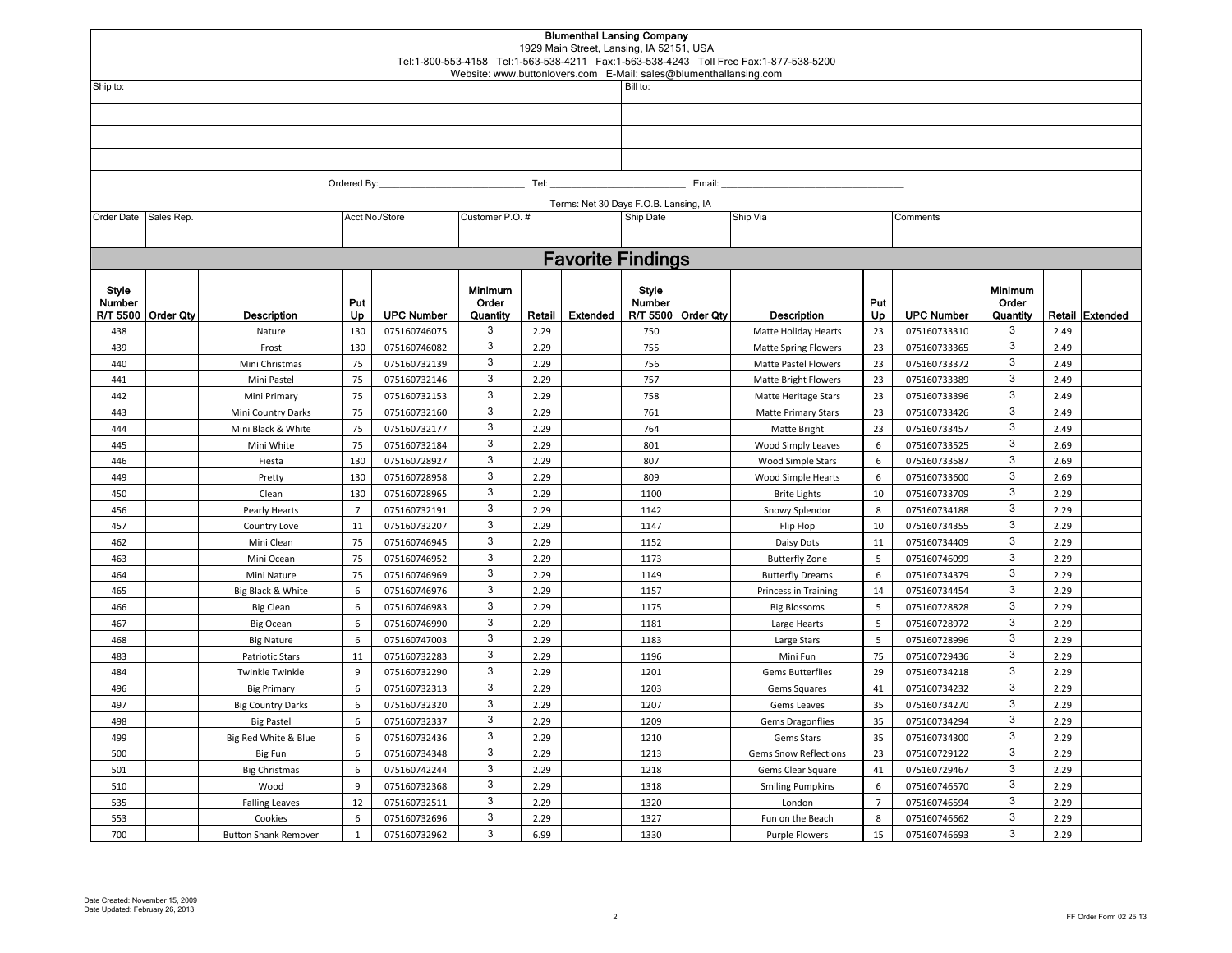|                             |                  |                                       |                |                              |                                     |              | <b>Blumenthal Lansing Company</b><br>1929 Main Street, Lansing, IA 52151, USA |                                                                               |                    | Tel:1-800-553-4158 Tel:1-563-538-4211 Fax:1-563-538-4243 Toll Free Fax:1-877-538-5200 |                      |                              |                                     |              |                 |  |  |  |
|-----------------------------|------------------|---------------------------------------|----------------|------------------------------|-------------------------------------|--------------|-------------------------------------------------------------------------------|-------------------------------------------------------------------------------|--------------------|---------------------------------------------------------------------------------------|----------------------|------------------------------|-------------------------------------|--------------|-----------------|--|--|--|
| Ship to:                    |                  |                                       |                |                              |                                     |              |                                                                               | Website: www.buttonlovers.com E-Mail: sales@blumenthallansing.com<br>Bill to: |                    |                                                                                       |                      |                              |                                     |              |                 |  |  |  |
|                             |                  |                                       |                |                              |                                     |              |                                                                               |                                                                               |                    |                                                                                       |                      |                              |                                     |              |                 |  |  |  |
|                             |                  |                                       |                |                              |                                     |              |                                                                               |                                                                               |                    |                                                                                       |                      |                              |                                     |              |                 |  |  |  |
|                             |                  |                                       |                |                              |                                     |              |                                                                               |                                                                               |                    |                                                                                       |                      |                              |                                     |              |                 |  |  |  |
|                             |                  |                                       |                |                              |                                     |              |                                                                               |                                                                               |                    |                                                                                       |                      |                              |                                     |              |                 |  |  |  |
|                             |                  |                                       |                |                              |                                     |              |                                                                               |                                                                               |                    |                                                                                       |                      |                              |                                     |              |                 |  |  |  |
|                             |                  |                                       | Ordered By:    |                              |                                     | Tel:         |                                                                               | Email:                                                                        |                    |                                                                                       |                      |                              |                                     |              |                 |  |  |  |
|                             |                  |                                       |                |                              |                                     |              |                                                                               | Terms: Net 30 Days F.O.B. Lansing, IA                                         |                    |                                                                                       |                      |                              |                                     |              |                 |  |  |  |
| Order Date                  | Sales Rep.       |                                       |                | Acct No./Store               | Customer P.O. #                     |              |                                                                               | Ship Date                                                                     |                    | Ship Via                                                                              |                      | Comments                     |                                     |              |                 |  |  |  |
|                             |                  |                                       |                |                              |                                     |              |                                                                               |                                                                               |                    |                                                                                       |                      |                              |                                     |              |                 |  |  |  |
|                             |                  |                                       |                |                              |                                     |              | <b>Favorite Findings</b>                                                      |                                                                               |                    |                                                                                       |                      |                              |                                     |              |                 |  |  |  |
| Style<br>Number<br>R/T 5500 | <b>Order Qty</b> | <b>Description</b>                    | Put<br>Up      | <b>UPC Number</b>            | <b>Minimum</b><br>Order<br>Quantity | Retail       | Extended                                                                      | Style<br>Number                                                               | R/T 5500 Order Qty | <b>Description</b>                                                                    | Put<br>Up            | <b>UPC Number</b>            | <b>Minimum</b><br>Order<br>Quantity |              | Retail Extended |  |  |  |
| 1334                        |                  | Lime Spots                            | 15             | 075160746730                 | 3                                   | 2.29         |                                                                               | 1406                                                                          |                    | <b>Felt Pretty Posies</b>                                                             | 17                   | 075160747522                 | 3                                   | 2.29         |                 |  |  |  |
| 1355                        |                  | <b>Turquoise Flowers</b>              | 15             | 075160747010                 | 3                                   | 2.29         |                                                                               | 1407                                                                          |                    | <b>Felt Brilliant Blooms</b>                                                          | 17                   | 075160747539                 | $\mathsf 3$                         | 2.29         |                 |  |  |  |
| 1371                        |                  | Red & Green                           | 130            | 075160747171                 | 3                                   | 2.29         |                                                                               | 1408                                                                          |                    | Felt Garden Gems                                                                      | 17                   | 075160747546                 | 3                                   | 2.29         |                 |  |  |  |
| 1372                        |                  | Gems Black Squares                    | 41             | 075160747188                 | $\mathbf{3}$                        | 2.29         |                                                                               | 1409                                                                          |                    | Felt Festive Flowers                                                                  | 17                   | 075160747553                 | $\mathsf 3$                         | 2.29         |                 |  |  |  |
| 1373                        |                  | Gems Clear Rounds                     | 47             | 075160747195                 | 3                                   | 2.29         |                                                                               | 1410                                                                          |                    | Felt Harmony                                                                          | 14                   | 075160747560                 | 3                                   | 2.29         |                 |  |  |  |
| 1374                        |                  | Gems Black Rounds                     | 47             | 075160747201                 | 3                                   | 2.29         |                                                                               | 1411                                                                          |                    | Felt Happy Hearts                                                                     | 20                   | 075160747577                 | $\mathsf 3$                         | 2.29         |                 |  |  |  |
| 1375                        |                  | Gems Large Clear Rounds               | 5              | 075160747218                 | $\mathbf{3}$                        | 2.29         |                                                                               | 1417                                                                          |                    | Matte Berry Burst                                                                     | 11                   | 075160747638                 | 3                                   | 2.29         |                 |  |  |  |
| 1376                        |                  | Gems Large Black Rounds               | 5              | 075160747225                 | 3                                   | 2.29         |                                                                               | 1418                                                                          |                    | Matte Kiwi                                                                            | 11                   | 075160747645                 | 3                                   | 2.29         |                 |  |  |  |
| 1377                        |                  | Gems Large Clear Squares              | 11             | 075160747232                 | $\mathbf{3}$                        | 2.29         |                                                                               | 1420                                                                          |                    | Matte Orange Burst                                                                    | 11                   | 075160747669                 | $\mathsf 3$                         | 2.29         |                 |  |  |  |
| 1378                        |                  | Gems Large Black Squares              | 11             | 075160747249                 | 3                                   | 2.29         |                                                                               | 1421                                                                          |                    | Matte Lemon                                                                           | 11                   | 075160747676                 | 3                                   | 2.29         |                 |  |  |  |
| 1379                        |                  | Gems Pink Rounds                      | 15             | 075160747256                 | 3                                   | 2.29         |                                                                               | 1422                                                                          |                    | Matte Ocean Water                                                                     | 11                   | 075160747683                 | 3                                   | 2.29         |                 |  |  |  |
| 1380                        |                  | Gems Purple Ovals                     | $\overline{9}$ | 075160747263                 | 3                                   | 2.29         |                                                                               | 1423                                                                          |                    | Matte Jet Black                                                                       | 11                   | 075160747690                 | 3                                   | 2.29         |                 |  |  |  |
| 1381                        |                  | Gems Lime Rounds                      | 15             | 075160747270                 | 3                                   | 2.29         |                                                                               | 1424                                                                          |                    | Matte Cloud White                                                                     | 11                   | 075160747706                 | 3                                   | 2.29         |                 |  |  |  |
| 1382                        |                  | <b>Gems Teal Squares</b>              | $\overline{7}$ | 075160747287                 | 3                                   | 2.29         |                                                                               | 1425                                                                          |                    | Matte Limeade                                                                         | 11                   | 075160747713                 | 3                                   | 2.29         |                 |  |  |  |
| 1383                        |                  | Gems Turquoise Ovals                  | $\overline{9}$ | 075160747294                 | 3                                   | 2.29         |                                                                               | 1428                                                                          |                    | Matte Rose Bloom                                                                      | 11                   | 075160747744                 | 3                                   | 2.29         |                 |  |  |  |
| 1384                        |                  | Gems Smoke Squares                    | $\overline{7}$ | 075160747300                 | 3<br>3                              | 2.29         |                                                                               | 1441                                                                          |                    | <b>Glitter Frost</b>                                                                  | $\overline{7}$       | 075160748185                 | 3<br>3                              | 2.29         |                 |  |  |  |
| 1385                        |                  | Gems Gold Rounds                      | 11             | 075160747317                 | 3                                   | 2.29         |                                                                               | 1446                                                                          |                    | Glitter Clear                                                                         | 20                   | 075160752700                 | 3                                   | 2.29         |                 |  |  |  |
| 1386                        |                  | Gems Silver Rounds                    | 11<br>6        | 075160747324                 | 3                                   | 2.29         |                                                                               | 1447                                                                          |                    | Glitter Yellow Sunshine                                                               | 20                   | 075160752717                 | 3                                   | 2.29<br>2.29 |                 |  |  |  |
| 1387                        |                  | Gems Large Gold Rounds                | 11             | 075160747331                 | 3                                   | 2.29         |                                                                               | 1448                                                                          |                    | Glitter Orange Glow                                                                   | 20<br>$\overline{7}$ | 075160752724                 | 3                                   | 2.29         |                 |  |  |  |
| 1391<br>1392                |                  | Gems Gold Ovals<br>Funky Mini Flowers | 49             | 075160747379<br>075160747386 | 3                                   | 2.29<br>2.29 |                                                                               | 1449<br>1450                                                                  |                    | <b>Glitter Cerise</b><br>Glitter Red Glimmer                                          | 20                   | 075160752731<br>075160752748 | 3                                   | 2.29         |                 |  |  |  |
| 1393                        |                  | Primary Mini Flowers                  | 49             | 075160747393                 | 3                                   | 2.29         |                                                                               | 1451                                                                          |                    | <b>Glitter Rosy</b>                                                                   | $\overline{7}$       | 075160752908                 | 3                                   | 2.29         |                 |  |  |  |
| 1394                        |                  | Pretty Mini Hearts                    | 49             | 075160747409                 | 3                                   | 2.29         |                                                                               | 1452                                                                          |                    | <b>Glitter Pink Twinkle</b>                                                           | 20                   | 075160752915                 | 3                                   | 2.29         |                 |  |  |  |
| 1395                        |                  | <b>Colorful Mini Hearts</b>           | 49             | 075160747416                 | 3                                   | 2.29         |                                                                               | 1453                                                                          |                    | Glitter Amethyst                                                                      | $\overline{7}$       | 075160752922                 | 3                                   | 2.29         |                 |  |  |  |
| 1396                        |                  | Fun Mini Stars                        | 49             | 075160747423                 | 3                                   | 2.29         |                                                                               | 1454                                                                          |                    | Glitter Lavender Luster                                                               | 20                   | 075160752939                 | 3                                   | 2.29         |                 |  |  |  |
| 1397                        |                  | <b>Traditional Mini Stars</b>         | 49             | 075160747430                 | 3                                   | 2.29         |                                                                               | 1455                                                                          |                    | <b>Glitter Violet</b>                                                                 | $\overline{7}$       | 075160752946                 | 3                                   | 2.29         |                 |  |  |  |
| 1398                        |                  | Happy Birthday                        | $\overline{7}$ | 075160747447                 | $\mathbf{3}$                        | 2.29         |                                                                               | 1456                                                                          |                    | Glitter Grape                                                                         | 20                   | 075160760354                 | 3                                   | 2.29         |                 |  |  |  |
| 1399                        |                  | Hero                                  | 6              | 075160747454                 | 3                                   | 2.29         |                                                                               | 1457                                                                          |                    | Glitter Citron                                                                        | $\overline{7}$       | 075160760361                 | 3                                   | 2.29         |                 |  |  |  |
| 1400                        |                  | Rock Star                             | 6              | 075160747461                 | 3                                   | 2.29         |                                                                               | 1458                                                                          |                    | Glitter Lime                                                                          | 20                   | 075160760378                 | 3                                   | 2.29         |                 |  |  |  |
| 1402                        |                  | Felt Pizzazz                          | 17             | 075160747485                 | 3                                   | 2.29         |                                                                               | 1459                                                                          |                    | Glitter Fern                                                                          | $\overline{7}$       | 075160760385                 | 3                                   | 2.29         |                 |  |  |  |
| 1403                        |                  | Felt Waves                            | 17             | 075160747492                 | 3                                   | 2.29         |                                                                               | 1460                                                                          |                    | <b>Glitter Teal Twinkle</b>                                                           | 20                   | 075160760392                 | 3                                   | 2.29         |                 |  |  |  |
| 1404                        |                  | Felt Bold                             | 17             | 075160747508                 | 3                                   | 2.29         |                                                                               | 1461                                                                          |                    | <b>Glitter Topaz</b>                                                                  | $\overline{7}$       | 075160775495                 | 3                                   | 2.29         |                 |  |  |  |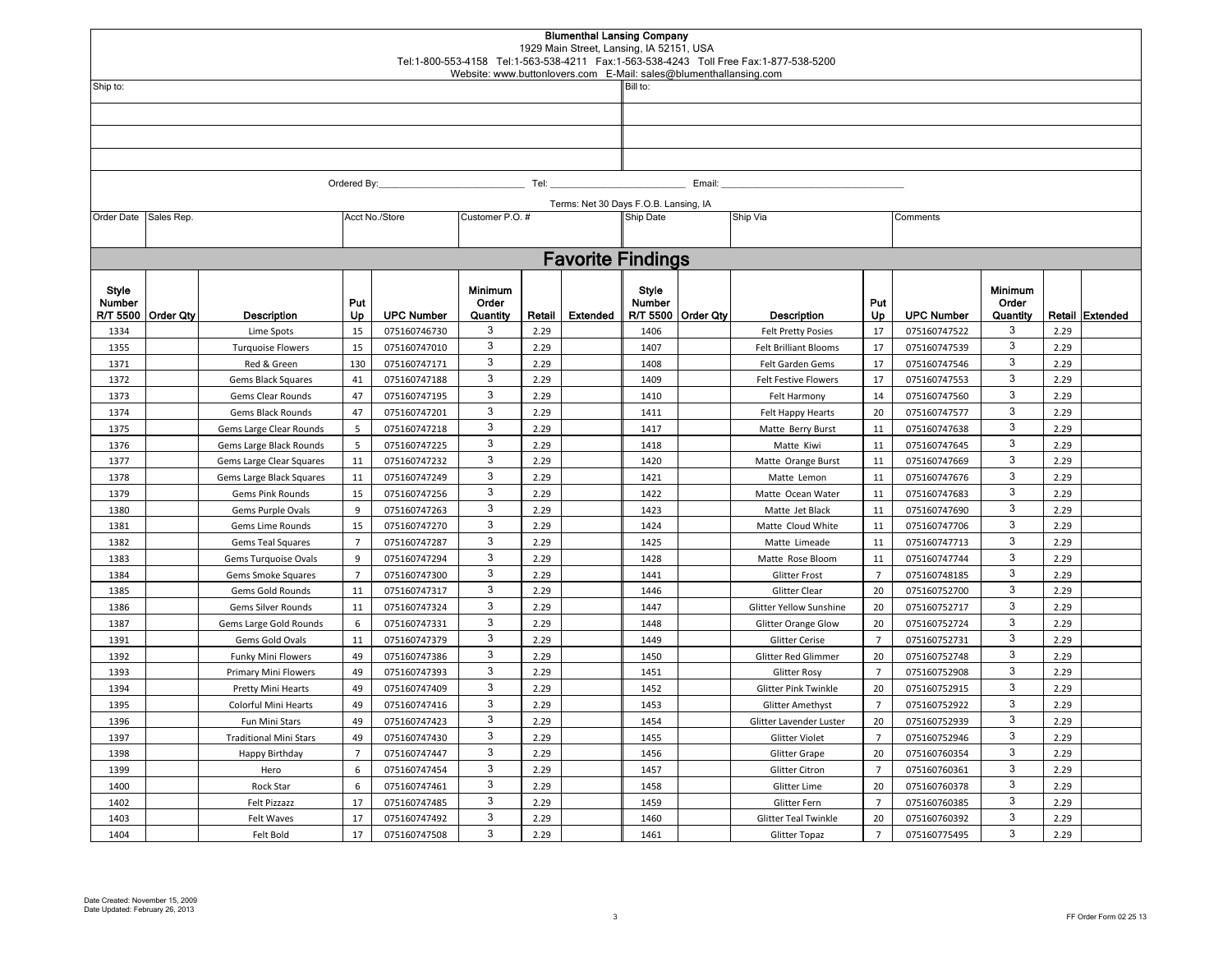|                             |                  |                                     |                     |                              | Website: www.buttonlovers.com E-Mail: sales@blumenthallansing.com |              | <b>Blumenthal Lansing Company</b><br>1929 Main Street, Lansing, IA 52151, USA |                                       |                    | Tel:1-800-553-4158 Tel:1-563-538-4211 Fax:1-563-538-4243 Toll Free Fax:1-877-538-5200 |                        |                              |                                     |              |                 |  |  |  |
|-----------------------------|------------------|-------------------------------------|---------------------|------------------------------|-------------------------------------------------------------------|--------------|-------------------------------------------------------------------------------|---------------------------------------|--------------------|---------------------------------------------------------------------------------------|------------------------|------------------------------|-------------------------------------|--------------|-----------------|--|--|--|
| Ship to:                    |                  |                                     |                     |                              |                                                                   |              |                                                                               | Bill to:                              |                    |                                                                                       |                        |                              |                                     |              |                 |  |  |  |
|                             |                  |                                     |                     |                              |                                                                   |              |                                                                               |                                       |                    |                                                                                       |                        |                              |                                     |              |                 |  |  |  |
|                             |                  |                                     |                     |                              |                                                                   |              |                                                                               |                                       |                    |                                                                                       |                        |                              |                                     |              |                 |  |  |  |
|                             |                  |                                     |                     |                              |                                                                   |              |                                                                               |                                       |                    |                                                                                       |                        |                              |                                     |              |                 |  |  |  |
|                             |                  |                                     |                     |                              |                                                                   |              |                                                                               |                                       |                    |                                                                                       |                        |                              |                                     |              |                 |  |  |  |
|                             |                  |                                     | Ordered By:         |                              |                                                                   | Tel: $\_$    |                                                                               |                                       | Email:             |                                                                                       |                        |                              |                                     |              |                 |  |  |  |
|                             |                  |                                     |                     |                              |                                                                   |              |                                                                               | Terms: Net 30 Days F.O.B. Lansing, IA |                    |                                                                                       |                        |                              |                                     |              |                 |  |  |  |
| Order Date                  | Sales Rep.       |                                     |                     | Acct No./Store               | Customer P.O. #                                                   |              |                                                                               | Ship Date                             |                    | Ship Via                                                                              |                        | Comments                     |                                     |              |                 |  |  |  |
|                             |                  |                                     |                     |                              |                                                                   |              |                                                                               |                                       |                    |                                                                                       |                        |                              |                                     |              |                 |  |  |  |
|                             |                  |                                     |                     |                              |                                                                   |              | <b>Favorite Findings</b>                                                      |                                       |                    |                                                                                       |                        |                              |                                     |              |                 |  |  |  |
| Style<br>Number<br>R/T 5500 | <b>Order Qty</b> | <b>Description</b>                  | Put<br>Up           | <b>UPC Number</b>            | <b>Minimum</b><br>Order<br>Quantity                               | Retail       | <b>Extended</b>                                                               | Style<br>Number                       | R/T 5500 Order Qty | Description                                                                           | Put<br>Up              | <b>UPC Number</b>            | <b>Minimum</b><br>Order<br>Quantity |              | Retail Extended |  |  |  |
| 1462                        |                  | Glitter Bay                         | $\overline{7}$      | 075160775501                 | 3                                                                 | 2.29         |                                                                               | 1550                                  |                    | Pink Blooms                                                                           | 13                     | 097327801144                 | 3                                   | 2.29         |                 |  |  |  |
| 1463                        |                  | Glitter Technicolor                 | $\overline{7}$      | 075160775518                 | 3                                                                 | 2.29         |                                                                               | 1551                                  |                    | Red Blooms                                                                            | 13                     | 097327801151                 | 3                                   | 2.29         |                 |  |  |  |
| 1464                        |                  | <b>Glitter Blinking Blue</b>        | 20                  | 075160775525                 | 3                                                                 | 2.29         |                                                                               | 1552                                  |                    | Purple Blooms                                                                         | 13                     | 097327801168                 | 3                                   | 2.29         |                 |  |  |  |
| 1467                        |                  | Pink Dots & Stripes                 | 14                  | 075160271508                 | 3                                                                 | 2.29         |                                                                               | 1553                                  |                    | Lime Blooms                                                                           | 13                     | 097327801175                 | 3                                   | 2.29         |                 |  |  |  |
| 1469                        |                  | Lime Green Dots & Stripes           | 14                  | 075160271522                 | 3                                                                 | 2.29         |                                                                               | 1554                                  |                    | <b>Blue Blooms</b>                                                                    | 13                     | 097327801182                 | 3                                   | 2.29         |                 |  |  |  |
| 1470                        |                  | <b>Turquoise Dots &amp; Stripes</b> | 14                  | 075160272017                 | 3                                                                 | 2.29         |                                                                               | 1555                                  |                    | White Blooms                                                                          | 13                     | 097327801199                 | 3                                   | 2.29         |                 |  |  |  |
| 1471                        |                  | <b>Black Dots &amp; Stripes</b>     | 14                  | 075160272024                 | 3                                                                 | 2.29         |                                                                               | 1556                                  |                    | Midnight Blooms                                                                       | 13                     | 097327801205                 | 3                                   | 2.29         |                 |  |  |  |
| 1489                        |                  | Little Ladies                       | 14                  | 075160601381                 | 3                                                                 | 2.29         |                                                                               | 1557                                  |                    | <b>Flirty Flowers</b>                                                                 | $\overline{4}$         | 097327801212                 | 3                                   | 2.29         |                 |  |  |  |
| 1491                        |                  | Chirp                               | 10                  | 097327801090                 | 3                                                                 | 2.29         |                                                                               | 1558                                  |                    | <b>Think Pink</b>                                                                     | $\overline{4}$         | 097327801229                 | 3                                   | 2.29         |                 |  |  |  |
| 1492                        |                  | <b>Teeny Weeny Butterfly</b>        | 49                  | 075160601442                 | 3                                                                 | 2.29         |                                                                               | 1559                                  |                    | <b>Purple Passion</b>                                                                 | $\overline{4}$         | 097327801236                 | 3                                   | 2.29         |                 |  |  |  |
| 1493                        |                  | Dainty Butterfly                    | 49                  | 075160601459                 | 3                                                                 | 2.29         |                                                                               | 1560                                  |                    | Orange Flutter                                                                        | $\overline{4}$         | 097327801243                 | $\mathsf 3$                         | 2.29         |                 |  |  |  |
| 1494                        |                  | <b>Tiny Rainbow</b>                 | 49                  | 075160601466                 | 3                                                                 | 2.29         |                                                                               | 1561                                  |                    | <b>Ruby Heart</b>                                                                     | $\overline{4}$         | 097327801250                 | 3                                   | 2.29         |                 |  |  |  |
| 1495                        |                  | <b>Tiny Mosaic</b>                  | 49                  | 075160601473                 | 3                                                                 | 2.29         |                                                                               | 1562                                  |                    | <b>Sterling Swirl</b>                                                                 | $\overline{4}$         | 097327801267                 | $\mathsf 3$                         | 2.29         |                 |  |  |  |
| 1496                        |                  | <b>Peacock Flowers</b>              | 6                   | 075160601602                 | 3                                                                 | 2.29         |                                                                               | 1563                                  |                    | Vintage Collectibles                                                                  | 18                     | 097327801274                 | 3                                   | 2.49         |                 |  |  |  |
| 1497                        |                  | <b>Flower Magic</b>                 | 6                   | 075160601619                 | 3                                                                 | 2.29         |                                                                               | 1564                                  |                    | Precious Memories                                                                     | 18                     | 097327801281                 | $\mathbf{3}$                        | 2.49         |                 |  |  |  |
| 1498                        |                  | Garden Delights                     | 6                   | 075160601626                 | 3                                                                 | 2.29         |                                                                               | 1565                                  |                    | Old Treasures                                                                         | 18                     | 097327801298                 | 3                                   | 2.49         |                 |  |  |  |
| 1499                        |                  | <b>Butterfly Glow</b>               | 6                   | 075160601633                 | 3                                                                 | 2.29         |                                                                               | 1567                                  |                    | <b>Timeless Keepsakes</b>                                                             | 22                     | 097327801304                 | 3<br>3                              | 2.49         |                 |  |  |  |
| 1500                        |                  | Hearts a Glow                       | $\overline{7}$      | 075160601640                 | 3<br>3                                                            | 2.29         |                                                                               | 1568                                  |                    | <b>Romantic Dreams</b>                                                                | 22                     | 097327801311                 | 3                                   | 2.49         |                 |  |  |  |
| 1501                        |                  | <b>Flashy Flowers</b>               | 11                  | 075160601909                 | 3                                                                 | 2.29         |                                                                               | 1569                                  |                    | <b>Indian Summer</b>                                                                  | $\,$ 8 $\,$            | 097327801328                 | 3                                   | 2.29         |                 |  |  |  |
| 1502                        |                  | <b>Purple Petals</b>                | 11                  | 075160601916                 | 3                                                                 | 2.29         |                                                                               | 1570                                  |                    | Floral Stampede                                                                       | $\bf 8$                | 097327801335                 | 3                                   | 2.29         |                 |  |  |  |
| 1510                        |                  | <b>Flower Pop</b>                   | 5<br>$\overline{7}$ | 075160602241                 | 3                                                                 | 2.29<br>2.29 |                                                                               | 1571                                  |                    | Meadow Flowers                                                                        | $\,$ 8 $\,$<br>$\bf 8$ | 097327801342                 | 3                                   | 2.29<br>2.29 |                 |  |  |  |
| 1521<br>1522                |                  | Hoot<br>Kiss Me                     | 6                   | 075160601374<br>075160997941 | 3                                                                 | 2.29         |                                                                               | 1572<br>1573                          |                    | Petal Pushers<br>For the Birds                                                        | 8                      | 097327801359<br>097327801366 | 3                                   | 2.29         |                 |  |  |  |
| 1523                        |                  | Roses                               | 6                   | 075160997958                 | 3                                                                 | 2.29         |                                                                               | 1574                                  |                    | Neon                                                                                  | 130                    | 097327801373                 | 3                                   | 2.29         |                 |  |  |  |
| 1524                        |                  | Shamrocks                           | 15                  | 075160997965                 | 3                                                                 | 2.29         |                                                                               | 1575                                  |                    | Cloudy                                                                                | 130                    | 097327801380                 | 3                                   | 2.29         |                 |  |  |  |
| 1525                        |                  | Cupcake Party                       | 6                   | 075160997972                 | 3                                                                 | 2.29         |                                                                               | 1576                                  |                    | Purple                                                                                | 130                    | 097327801397                 | 3                                   | 2.29         |                 |  |  |  |
| 1544                        |                  | Mustache Lovers                     | 10                  | 097327801076                 | 3                                                                 | 2.29         |                                                                               | 1578                                  |                    | Vintage                                                                               | 130                    | 097327801403                 | 3                                   | 2.29         |                 |  |  |  |
| 1545                        |                  | Fleur Di Lis                        | 6                   | 097327801083                 | 3                                                                 | 2.29         |                                                                               | 1579                                  |                    | Twist                                                                                 | 130                    | 097327801410                 | 3                                   | 2.29         |                 |  |  |  |
| 1546                        |                  | It's a Hoot                         | $\overline{7}$      | 097327801106                 | 3                                                                 | 2.29         |                                                                               |                                       |                    |                                                                                       |                        |                              |                                     |              |                 |  |  |  |
| 1547                        |                  | Round Slide                         | $\overline{4}$      | 097327801113                 | 3                                                                 | 2.29         |                                                                               |                                       |                    |                                                                                       |                        |                              |                                     |              |                 |  |  |  |
| 1548                        |                  | Square Slide                        | $\overline{4}$      | 097327801120                 | 3                                                                 | 2.29         |                                                                               |                                       |                    |                                                                                       |                        |                              |                                     |              |                 |  |  |  |
| 1549                        |                  | <b>Yellow Blooms</b>                | 13                  | 097327801137                 | 3                                                                 | 2.29         |                                                                               |                                       |                    |                                                                                       |                        |                              |                                     |              |                 |  |  |  |